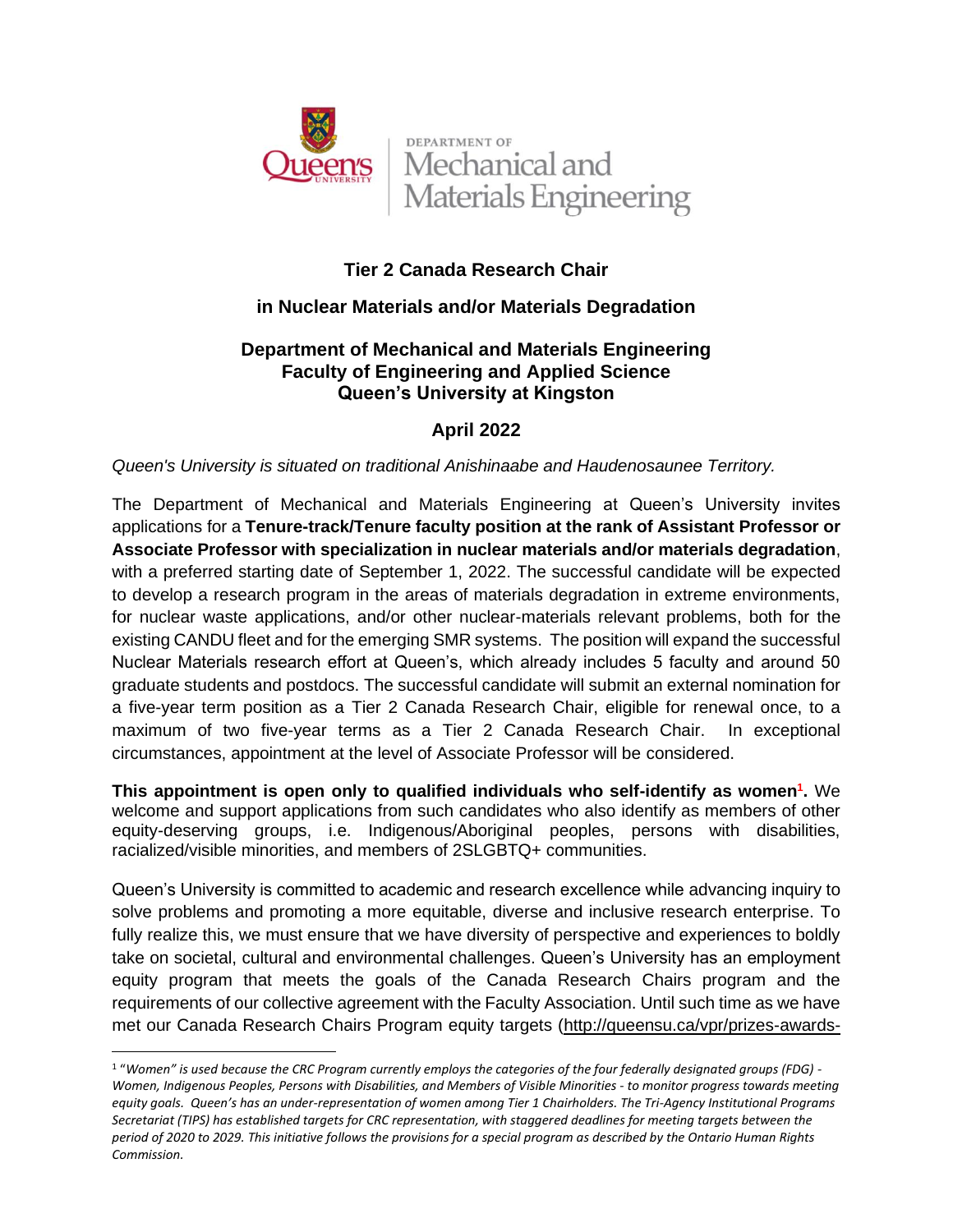[chairs/canada-research-chairs-program-crcp\)](http://queensu.ca/vpr/prizes-awards-chairs/canada-research-chairs-program-crcp), preference will be given to members of the Four Designated Groups under the Canada Research Chairs program: women, Indigenous/Aboriginal peoples, persons with disabilities and racialized persons/visible minorities. All applicants will be invited to self-identify once they have applied. Self-identification information will be held in confidence by the Human Rights and Equity Office and one specially trained member of the selection committee. All qualified candidates are encouraged to apply; however, in accordance with Canadian Immigration requirements, Canadian citizens and Permanent Residents of Canada will be given priority.

Canada Research Chairs were established as part of a national strategy to foster research excellence [\(www.chairs-chaires.gc.ca\)](http://www.chairs-chaires.gc.ca/). The successful candidate must submit an external application to the Tri-agency Institutional Program Secretariat that meets the requirements for the successful nomination of Tier 2 Chair as defined by the Canada Research Chairs Program:

- be an excellent emerging world-class researcher who has demonstrated particular research creativity;
- have demonstrated the potential to achieve international recognition in their field in the next five to ten years;
- have the potential to attract, develop and retain excellent trainees, students and future researchers; and
- be proposing an original, innovative research program of high quality.

Candidates more than 10 years from their highest degree at the time of nomination may have their eligibility for a Tier 2 Chair assessed through the program's Tier 2 justification process. Acceptable justifications are generally limited to breaks in the candidate's research career due to maternity or parental leave, extended sick leave, clinical training, and family care. Please contact [research@queensu.ca](file:///C:/Users/currana/AppData/Local/Microsoft/Windows/INetCache/Content.Outlook/TP06NXJC/research@queensu.ca) if you desire more information on the Tier 2 justification process. In addition, the impact of certain circumstances (including but not limited to parental leave, family responsibilities, illness, disability, research in emerging fields, limited access to resources) that may legitimately affect a nominee's record of research achievement will be given careful consideration when assessing the nominee's research productivity. Candidates are encouraged to provide any relevant information about their experience and/or [career interruptions.](https://www.chairs-chaires.gc.ca/peer_reviewers-evaluateurs/productivity-productivite-eng.aspx) to allow for a fair assessment of their application.

#### **Your Career with Queen's Engineering**

Among our top priorities in the Faculty of Engineering and Applied Science is providing opportunities for early career academics to develop distinguished research and exceptional teaching contributions while fostering an environment where all faculty can thrive. To promote ongoing success, there is support for course development and delivery that is provided by the Department, the Queen's Centre for Teaching and Learning, and the Faculty of Engineering and Applied Science. Faculty have access to a range of educational technologies including industryleading instructional design support offered through the [Engineering Teaching and Learning](https://engineering.queensu.ca/About/teaching-and-learning/team.html)  [Team.](https://engineering.queensu.ca/About/teaching-and-learning/team.html) Support for faculty to develop strong research programs includes Special Research Grant opportunities, grant writing workshops and review services, and one-to-one mentorship from experienced colleagues. Queen's Engineering is also committed to increasing the proportion of women in engineering, supported by the recent establishment of [a Chair for Women in](https://engineering.queensu.ca/women-in-engineering/)  [Engineering.](https://engineering.queensu.ca/women-in-engineering/)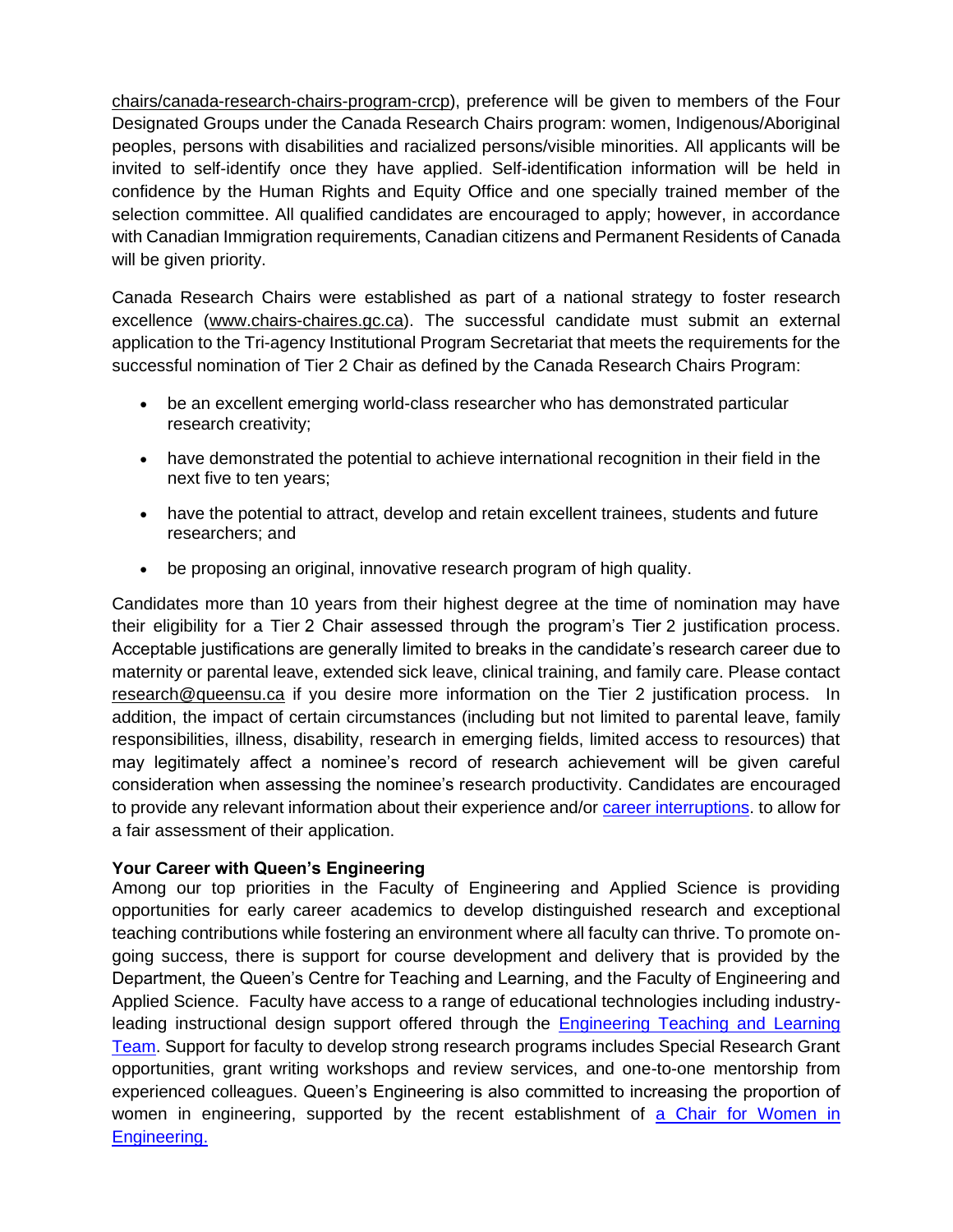The Department of Mechanical and Materials Engineering is comprised of approximately 30 faculty members, 600 undergraduate students, 150 graduate students, and it currently holds the inaugural Chair for Women in Engineering, Dr. Heidi Ploeg. Research in the Department is supported by four research chairs: a Tier 1 CRC in Mechanics of Materials, an NSERC Industrial Research Chair in Nuclear Materials, a University Network of Excellence in Nuclear Engineering (UNENE) Research Chair in Corrosion Control and Materials Performance, and a Tier 1 CRC in Computational Turbulence. The Department also boasts a number of world-class experimental research facilities, including the Reactor Materials Testing Laboratory [\(RMTL\)](https://rmtl.engineering.queensu.ca/) and the Optical Towing Tank for Energetics Research Laboratory [\(OTTER Lab\)](https://rivallab.com/facilities/). More details about the Department can be found at [me.queensu.ca.](https://me.queensu.ca/)

## **Criteria:**

Candidates must have a PhD or equivalent degree in Mechanical Engineering, or a related discipline, completed at the start date of the appointment.

The main criteria for selection are:

- demonstrated excellence in research, including a strong publication record commensurate with years since PhD obtained;
- expertise that complements existing research areas in the department;
- a high potential for excellence in teaching at both the undergraduate and graduate levels, and an ongoing commitment to academic and pedagogical excellence in support of the department's programs;
- evidence of an ability to work collaboratively in an interdisciplinary and student-centred environment;
- Professional engineering licensure in Canada, or the eligibility to obtain licensure, is a requirement. Note that all forms of engineering licensure in Canada are considered acceptable (e.g., P.Eng., temporary engineering license, provisional engineering license, etc.); and
- evidence of high-quality scholarly output that demonstrates potential for independent research leading to peer assessed publications and a comprehensive strategy and/or demonstrated ability to attract and retain external research funding.

The successful candidate will be required to make contributions through service to the department, the Faculty, the University, and/or the broader community. Salary will be commensurate with qualifications and experience.

## **Queen's University Commitment to Equity, Diversity and Inclusion**

Within the Faculty of Engineering and Applied Science, innovation thrives with new perspectives and experiences, and the diversity of our workforce enhances our research and teaching excellence. People from across Canada and around the world come to learn, teach and carry out research at Queen's University. With foundational values of collaboration, respect and diversity, we are committed to embracing an inclusive environment and supporting each member of our community to reach their fullest potential. Ranking  $1<sup>st</sup>$  in Canada and  $5<sup>th</sup>$  in the World in the 2021 Times Higher Education Impact Rankings, Queen's is committed to advancing the United Nations Sustainable Development Goals. We encourage those who share our commitments to diversity and inclusion to join our Faculty.

The University is situated on the traditional territories of the Haudenosaunee and Anishinaabe, in historic Kingston on the shores of Lake Ontario. Kingston's residents enjoy an outstanding quality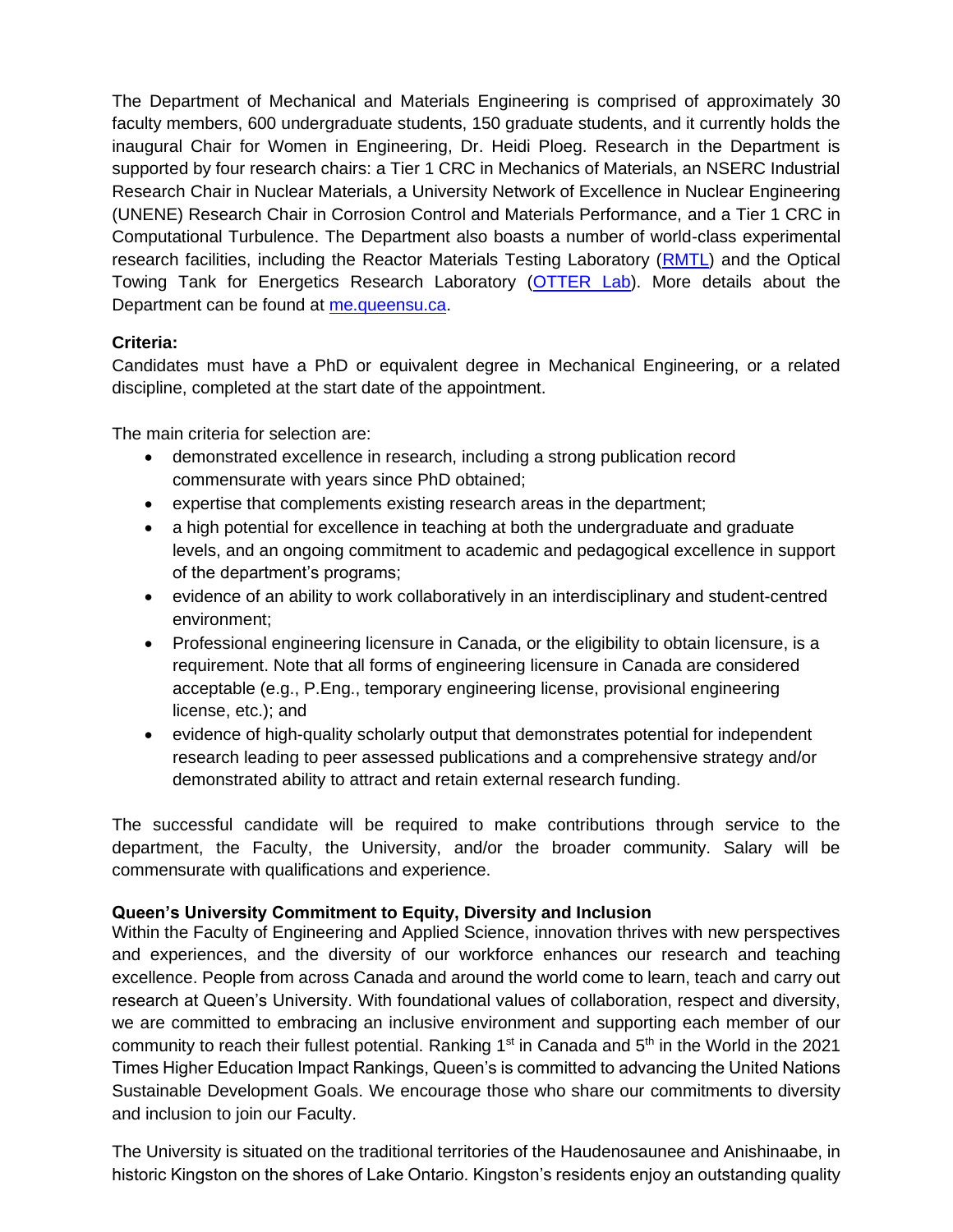of life with a wide range of cultural, recreational, and creative opportunities. Visit [Inclusive Queen's](https://www.queensu.ca/inclusive/content/home) for information on equity, diversity and inclusion resources and initiatives.

Faculty and their dependents are eligible for an extensive benefits package including prescription drug coverage, vision care, dental care, long term disability insurance, life insurance and access to the Employee and Family Assistance Program. You will also participate in a pension plan. Tuition assistance is available for qualifying employees, their spouses and dependent children. Queen's values families and is pleased to provide a 'top up' to government parental leave benefits for eligible employees on maternity/parental leave. In addition, Queen's provides partial reimbursement for eligible daycare expenses for employees with dependent children in daycare. Details are set out in the Queen's-QUFA Collective Agreement. For more information on employee benefits, see **Queen's Human Resources**.

Additional information about Queen's University can be found on the [Faculty Recruitment and](http://www.queensu.ca/facultyrecruitment)  [Support](http://www.queensu.ca/facultyrecruitment) website. To comply with federal laws, the University is obliged to gather statistical information as to how many applicants for each job vacancy are Canadian citizens / permanent residents of Canada. Applicants need not identify their country of origin or citizenship; however, all applications must include one of the following statements: "I am a Canadian citizen / permanent resident of Canada"; OR, "I am not a Canadian citizen / permanent resident of Canada". Applications that do not include this information will be deemed incomplete.

#### **A complete application consists of:**

- a cover letter (including one of the two statements regarding Canadian citizenship / permanent resident status specified in the previous paragraph);
- a current Curriculum Vitae that includes a comprehensive list of publications (with supervised students on publications clearly identified), awards, and grants received;
- a statement of research interests and achievements;
- a statement of teaching interests and experience (including teaching outlines and evaluations if available);
- a statement identifying their strengths and experiences with respect to increasing equity, diversity, and inclusion in their institutional environment; and,
- The names and contact information of three references.

Applications will begin to be reviewed on June 1, 2022, and will continue to be received until the position is filled. Applicants are encouraged to send all documents in their application packages electronically as PDFs to the Mechanical and Materials Engineering (MME) Administrative Assistant at [mmeadmin@queensu.ca](mailto:mmeadmin@queensu.ca) although hard copy applications may be submitted to:

Dr. Keith Pilkey Professor and Head Department of Mechanical and Materials Engineering Room 201, McLaughlin Hall 130 Stuart Street Queen's University Kingston, Ontario CANADA K7L 3N6